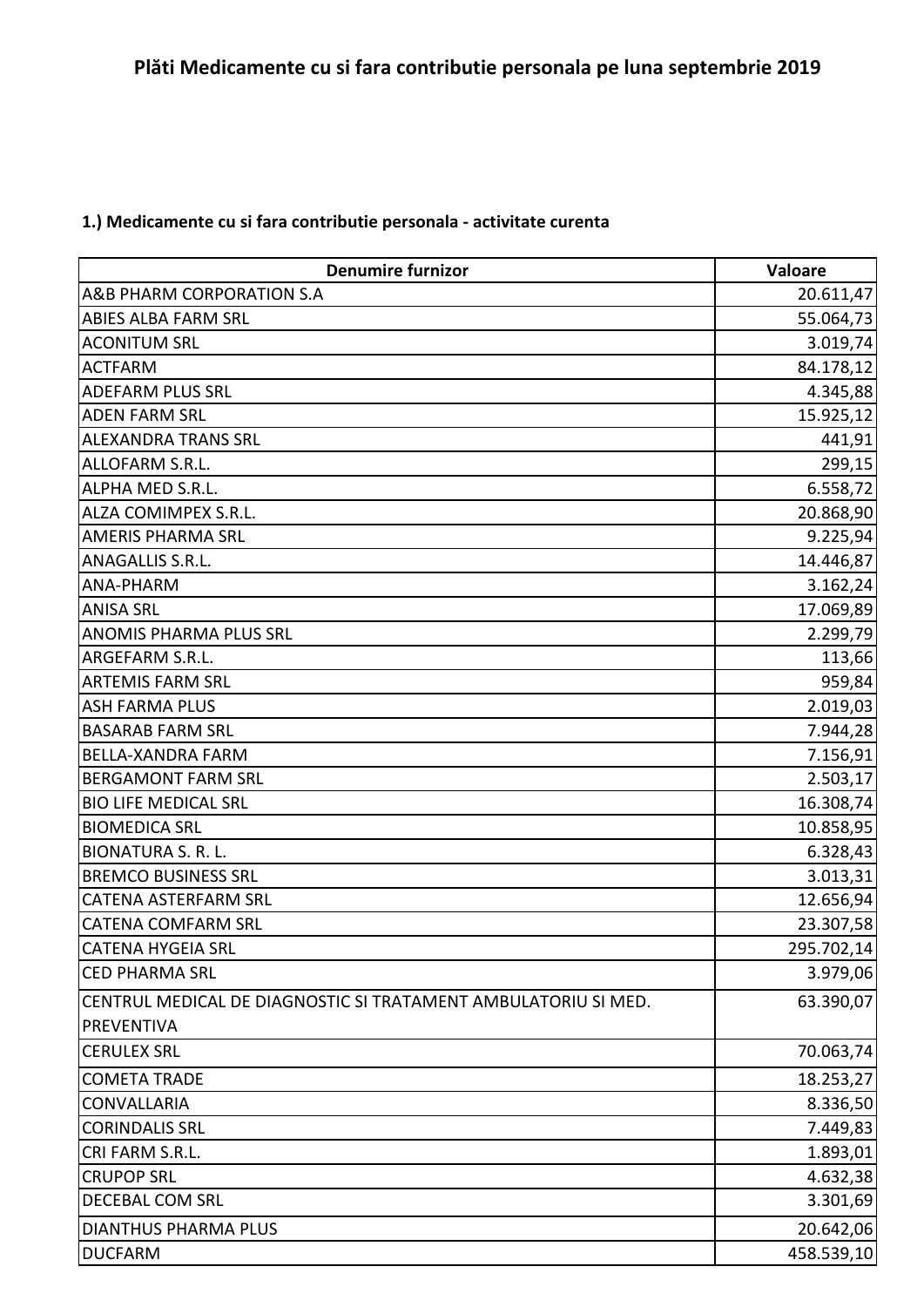| <b>EBERS COM SRL</b>                     | 8.588,62     |
|------------------------------------------|--------------|
| <b>ECCOFARM NOU SRL</b>                  | 37.708,41    |
| <b>ELAGA SRL</b>                         | 7.507,22     |
| <b>ELEN FARM 41 SRL</b>                  | 8.321,53     |
| ELIANA&NICOLETA FARM SRL                 | 18.829,65    |
| ELITE GREENPHARM S.R.L.                  | 35.299,22    |
| <b>ELIXIR SRL</b>                        | 4.093,05     |
| ELLA - ROSE FARM SRL                     | 2.961,27     |
| ELSCYTE S.R.L.                           | 2.362,07     |
| <b>EMAFARM UNIQUE S.R.L.</b>             | 20.979,62    |
| <b>ESCULAP 2 SRL</b>                     | 10.387,96    |
| <b>ESCULAP S.R.L.</b>                    | 7.705,14     |
| <b>EUROFARMA</b>                         | 9.016,42     |
| <b>FARMA FARM SRL</b>                    | 4.025,31     |
| <b>FARMA IMPEX SRL</b>                   | 4.055,02     |
| <b>FARMACEUTICA REMEDIA SA</b>           | 242.434,91   |
| <b>FARMACIA ANETA S.R.L.</b>             | 45.469,31    |
| FARMACIA BUCURESTI TEHNOPLUS FARM SRL    | 1.009.691,13 |
| <b>FARMACIA CRING SRL</b>                | 11.768,04    |
| FARMACIA DE LA TARA S.R.L.               | 4.275,51     |
| <b>FARMACIA DENIS SRL</b>                | 14.759,33    |
| <b>FARMACIA DIANA PLUS</b>               | 49.328,93    |
| <b>FARMACIA DOROBANTI</b>                | 39.624,29    |
| <b>FARMACIA ELIANA</b>                   | 5.560,36     |
| <b>FARMACIA FARMATRIS</b>                | 9.059,43     |
| <b>FARMACIA FARMILLA SRL</b>             | 1.776,63     |
| <b>FARMACIA FIOLY SRL</b>                | 203,67       |
| <b>FARMACIA FORTE VITA FARM</b>          | 138.396,01   |
| <b>FARMACIA GEORGE SRL</b>               | 2.754,32     |
| <b>FARMACIA HELP FARM SRL</b>            | 134.033,69   |
| <b>FARMACIA IANCULUI 57 SRL</b>          | 55.233,01    |
| FARMACIA INA IMPEX PLUS S.R.L.           | 36.179,94    |
| <b>FARMACIA IRIS VISOI SRL</b>           | 138.344,90   |
| <b>FARMACIA M SRL</b>                    | 7.886,72     |
| FARMACIA MAGNOLIA DC S.R.L.              | 3.673,17     |
| <b>FARMACIA MAKO SRL</b>                 | 5.594,61     |
| <b>FARMACIA MARA</b>                     | 3.200,43     |
| <b>FARMACIA MULTIVITA SRL</b>            | 1.856,95     |
| <b>FARMACIA NORA</b>                     | 3.147,59     |
| FARMACIA OMNIA S.R.L.                    | 35.610,66    |
| FARMACIA PLURIMEX PARHON S.R.L. / MERCK  | 41.654,46    |
| FARMACIA PLURIMEX TUNARI S.R.L./ MERCK 2 | 1.002,52     |
| FARMACIA PRIMAVERII S.R.L.               | 2.734,94     |
| <b>FARMACIA REVITALIA SRL</b>            | 29.613,61    |
| FARMACIA SF. ELENA SI SF. GHEORGHE       | 585,09       |
| <b>FARMACIA TARSIS</b>                   | 21.391,51    |
| <b>FARMACIA TITAN SRL</b>                | 61.193,20    |
| <b>FARMACIA UNICA SRL</b>                | 23.000,13    |
| FARMACIA VITAMINA ORADEA                 | 2.854,01     |
| <b>FARMAFIL S.R.L.</b>                   | 68.767,27    |
| <b>FARMALEX SRL</b>                      | 80.888,87    |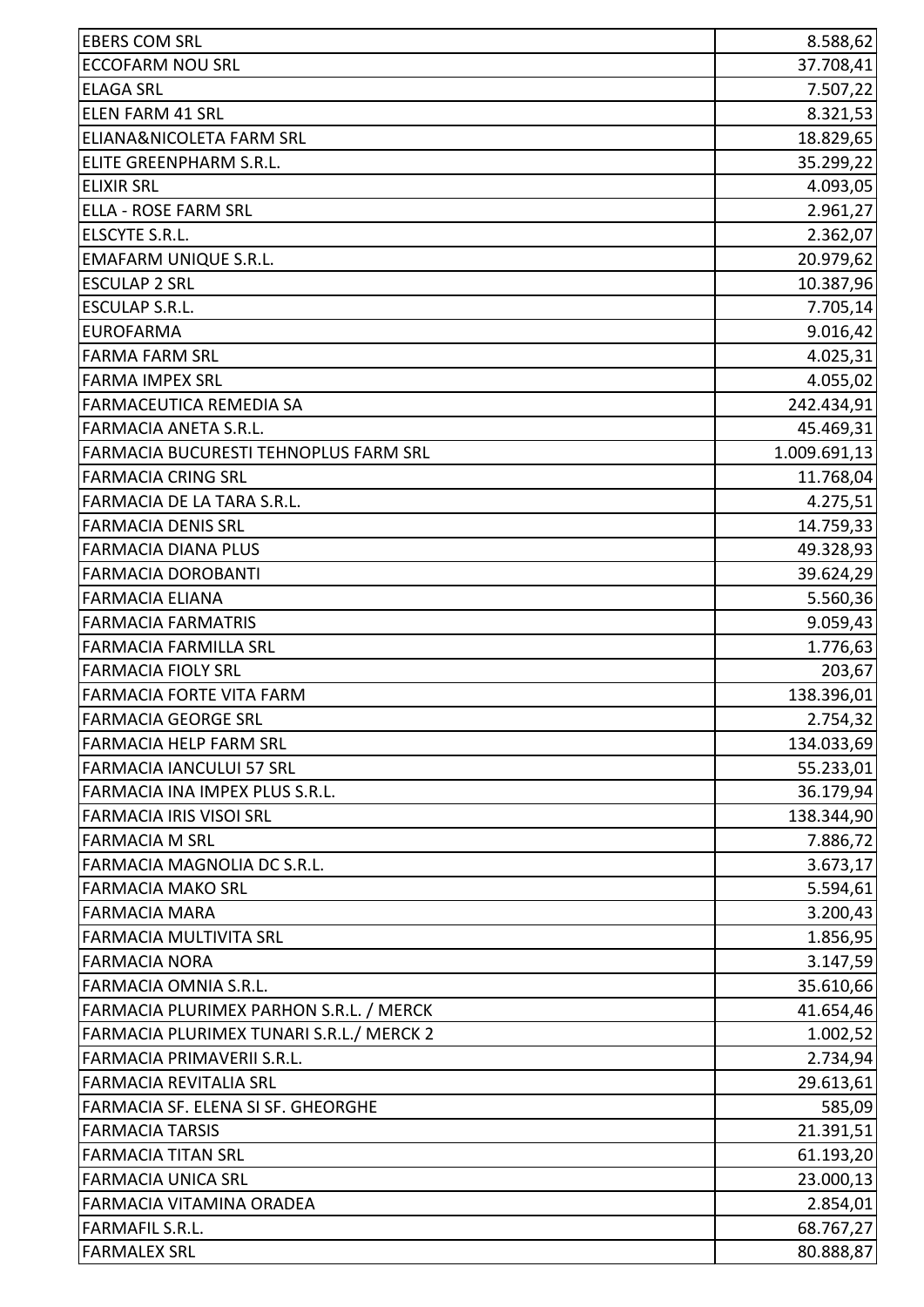| <b>FARMASIB SRL SIBIU</b>     | 35.760,65  |
|-------------------------------|------------|
| <b>FARMAVITA</b>              | 29.661,02  |
| <b>FARMAVITAS S.R.L.</b>      | 6.569,26   |
| <b>FARMELIA SRL</b>           | 32.431,11  |
| <b>FARMEXIM TRADE SRL</b>     | 2.130,56   |
| <b>FARMIAB</b>                | 344,25     |
| <b>FARMIMPEX SRL</b>          | 175.531,31 |
| <b>FLORA FARM SRL</b>         | 572,88     |
| <b>FLOREDANA FARM SRL</b>     | 10.786,58  |
| <b>GEMA FARM SRL</b>          | 9.638,87   |
| <b>GENERAL NEXT PHARM SRL</b> | 5.285,21   |
| <b>GENERAL SMART FARM</b>     | 15.340,77  |
| <b>GREEN-PHARM S.R.L.</b>     | 2.077,39   |
| <b>HELEN - FARM S.R.L.</b>    | 18.761,06  |
| <b>HELLICONIA SRL</b>         | 10.864,31  |
| HELP FARM PLUS S.R.L.         | 59.708,18  |
| <b>HEPITES FARM S.R.L.</b>    | 7.781,82   |
| <b>HYGEA SRL</b>              | 110.887,77 |
| <b>IDEA MED SRL</b>           | 109.741,10 |
| <b>IEZER FARM SRL</b>         | 116.975,16 |
| ILIRIA SERV SRL               | 42.645,76  |
| <b>INAC CINAFARM S.R.L.</b>   | 22.976,28  |
| <b>IRIS PHARM SRL</b>         | 35.363,34  |
| <b>IRIS SRL</b>               | 15.232,78  |
| <b>JENI-PHARM SRL BUZAU</b>   | 32.417,76  |
| KARIM PHARM/DERYYFARM KARIM   | 69.639,84  |
| KARMINA PLUS S.R.L.           | 1.004,66   |
| <b>KORONIA FARM</b>           | 4.203,17   |
| LARA FARM                     | 27.133,70  |
| <b>LAVIRA TRANSPORT SRL</b>   | 505.519,99 |
| <b>LENI FARM S.R.L</b>        | 7.752,42   |
| <b>LIMA FARM SRL</b>          | 40.334,67  |
| <b>LONGAVIT SRL</b>           | 7.892,08   |
| <b>LUANA PHARMACY SRL</b>     | 634,83     |
| <b>MAREX SERV SRL</b>         | 1.408,99   |
| MARICONA COMIMPEX S.R.L.      | 41.737,80  |
| <b>MAVIROFARM SRL-D</b>       | 4.401,38   |
| <b>MEDIFARM ALEX SRL</b>      | 3.445,34   |
| <b>MEDIMFARM TOPFARM SA</b>   | 89.187,35  |
| <b>MEDOFARM SRL</b>           | 24.890,93  |
| MED-SERV UNITED SRL           | 243.414,42 |
| MELISSA FARM S.R.L.           | 7.989,54   |
| MINI FARM CONCEPT S.R.L.      | 15.204,63  |
| <b>MIOSOTIS PLUS SRL</b>      | 58.990,99  |
| <b>MIRI FARM SRL</b>          | 35.245,00  |
| <b>MISFARM</b>                | 18.708,04  |
| MOANA MEDICAL S.R.L.          | 43.286,09  |
| <b>MORENA FARM SRL</b>        | 2.023,95   |
| <b>NATALIA FARM S.R.L</b>     | 624,82     |
| <b>NATURA SRL</b>             | 79.651,31  |
| <b>NEED FARM SRL</b>          | 16.304,79  |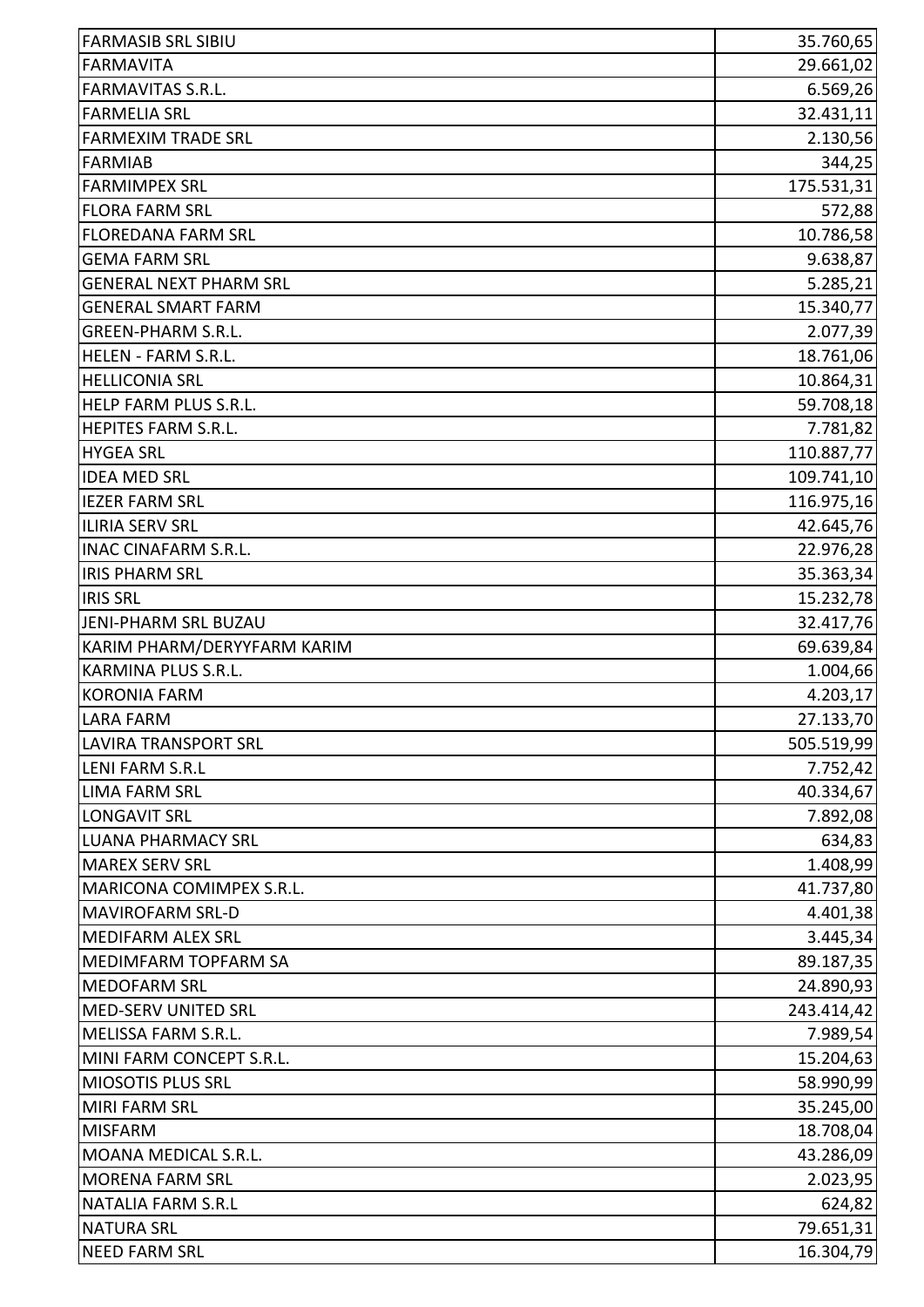| <b>NERTERA FARM SRL</b>                  | 2.808,66   |
|------------------------------------------|------------|
| NICORA COMPANY SRL                       | 4.412,78   |
| <b>NORDFARM 8</b>                        | 27.581,16  |
| NOVOFARM S.R.L.                          | 87.607,37  |
| OLFARM S.A.                              | 4.681,97   |
| OLI RA FARM S.R.L.                       | 14.689,96  |
| PAEONIA COM S.R.L.                       | 20.949,42  |
| PANACEEA PHARM SRL                       | 9.655,15   |
| PANPHARMA MED                            | 6.093,28   |
| PERLA WAREHOUSE                          | 1.404,48   |
| <b>PEX SRL</b>                           | 3.828,50   |
| PHARMA PRO EXPRES                        | 20.780,25  |
| PHARMACIA A.D.M. 2000 S.R.L.             | 98.535,07  |
| PHARMACY SRL CONSTANTA                   | 58.923,90  |
| PHARMA-PLANT IMPEX SRL                   | 9.982,64   |
| PROCLINIC S.R.L.                         | 73.192,64  |
| PROFESSIONAL FARMA LINE S.R.L.           | 77.661,01  |
| PROXI-PHARM S.R.L.                       | 20.494,46  |
| <b>REMEDIUM SRL</b>                      | 3.611,79   |
| <b>REMEDIUM SRL</b>                      | 5.064,96   |
| <b>REMIRO FARM SRL</b>                   | 26.455,24  |
| <b>RODIA SRL</b>                         | 10.673,36  |
| ROM-GAL-LEADER S.R.L.                    | 17.872,57  |
| <b>ROPHARMA</b>                          | 370.485,84 |
| <b>S.C FARMACIA FILANTROPIA SRL</b>      | 40.159,96  |
| <b>S.C HERA FARM S.R.L.</b>              | 17.938,93  |
| S.C METAFARM S.R.L.                      | 89.654,74  |
| S.C. 2M PHARMA S.R.L.                    | 116,89     |
| S.C. 3F FARMACIE FARMEC FRUMUSETE S.R.L. | 414,86     |
| S.C. ACTION C PRODIMPEX S.R.L.           | 21.198,00  |
| S.C. AKTIS S.R.L.                        | 26.385,06  |
| S.C. ALICAT GRUP S.R.L.                  | 62.365,27  |
| S.C. ALMA MATER FARMACIE S.R.L.          | 73.440,09  |
| S.C. ANDREEFARM S.R.L.                   | 3.985,44   |
| S.C. APOTECA FARMACIE S.R.L.             | 130.995,94 |
| S.C. APRIL FARMEXIM S.R.L.               | 18.229,58  |
| S.C. AQUA PHARM CONSULTING S.R.L.        | 9.305,06   |
| S.C. ARESDONA S.R.L                      | 9.302,77   |
| S.C. ARNICA IMPEX S.R.L.                 | 95.282,38  |
| S.C. ARNICA S.R.L.                       | 24.374,76  |
| S.C. ARSENE S.R.L.                       | 85.580,74  |
| S.C. ATMAN PROD COM S.R.L.               | 13.578,01  |
| S.C. BIOS-FARM S.R.L.                    | 17.247,52  |
| S.C. BIOSPECTRUM S.R.L.                  | 11.139,64  |
| S.C. BUJOR FARM S.R.L.                   | 11.267,47  |
| S.C. CALIN FARM S.R.L.                   | 13.244,85  |
| S.C. CAMPHORA S.R.L.                     | 10.872,69  |
| S.C. CATENA NINA S.R.L.                  | 21.959,67  |
| S.C. CHIRMIS FARMIMPEX S.R.L.            | 32.180,80  |
| S.C. CHRIS PHARMA S.R.L.                 | 11.222,16  |
| S.C. COLVIMED S.R.L.                     | 1.136,23   |
|                                          |            |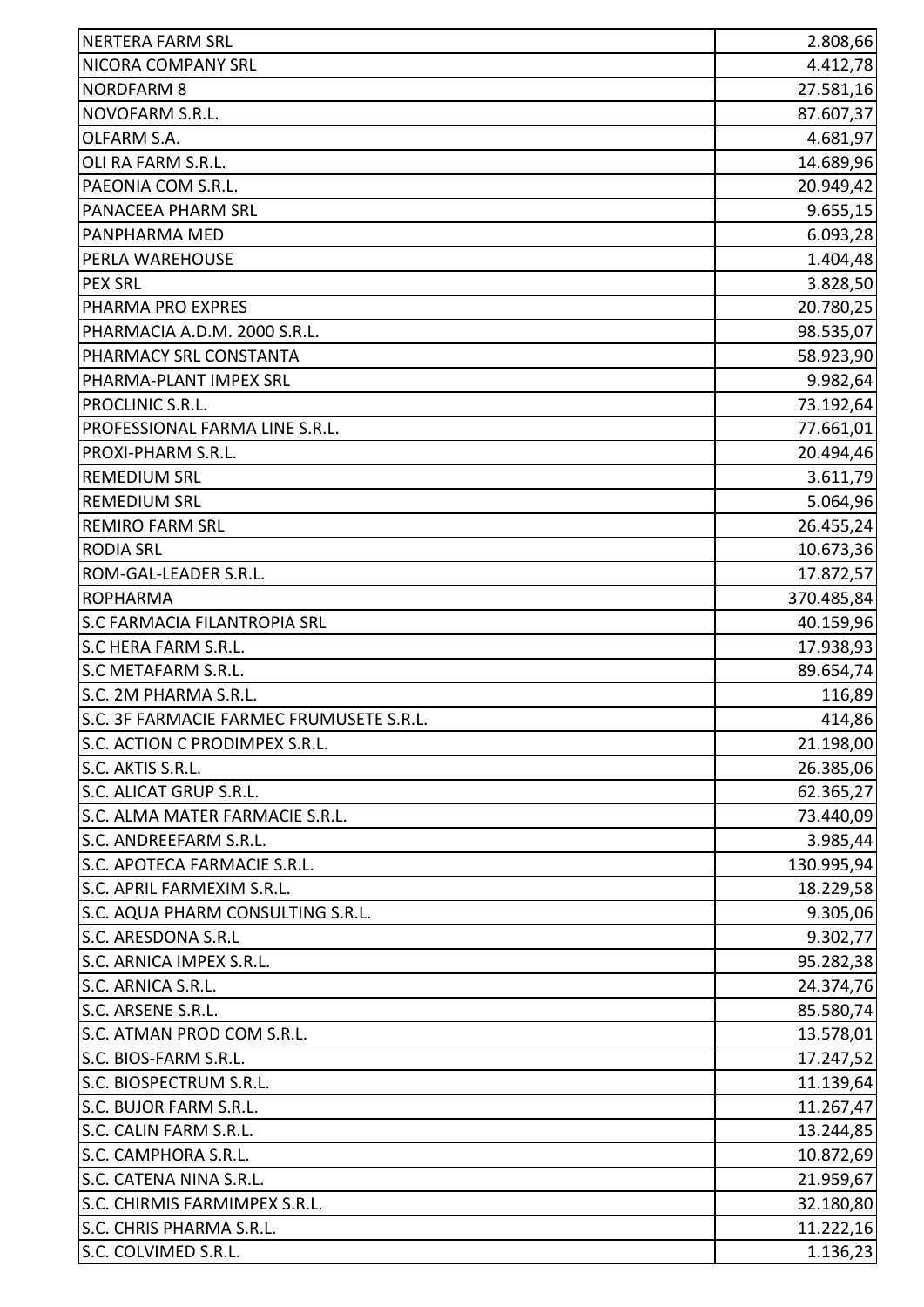| <b>S.C. COMAY SRL</b>                   | 61.792,57  |
|-----------------------------------------|------------|
| S.C. CONVALARIA S.R.L.                  | 112.358,78 |
| S.C. CRAITA SILVA IMPEX S.R.L.          | 20.353,35  |
| S.C. CRISEN FARM S.R.L.                 | 8.202,47   |
| S.C. CYNARA FARM-IMPEX SRL              | 33.149,10  |
| S.C. DEMETRA PHARM S.R.L.               | 28.948,99  |
| S.C. DERYYFARM 2000 S.R.L.              | 17.198,71  |
| S.C. DEXTER INVEST S.R.L.               | 104.158,82 |
| <b>S.C. DIANA ALEXANDRU SRL</b>         | 22.115,44  |
| S.C. DORA FARM S.R.L.                   | 3.060,82   |
| S.C. ELEFARM S.R.L.                     | 9.189,63   |
| S.C. ELISAN FARM S.R.L.                 | 16.802,02  |
| S.C. FARM MOND S.R.L.                   | 8.652,49   |
| S.C. FARM SANDORIA S.R.L.               | 11.058,26  |
| S.C. FARM SEMPERVIVI S.R.L.             | 408,85     |
| S.C. FARMA MED SRL                      | 14.464,55  |
| S.C. FARMA RODITRIX S.R.L.              | 14.081,89  |
| S.C. FARMACEUTICA ARGESFARM S.A.        | 754.795,49 |
| S.C. FARMACIA ACSADEMIA S.R.L.          | 72.494,71  |
| S.C. FARMACIA ALCOR S.R.L.              | 49.089,18  |
| S.C. FARMACIA ALGEVITA S.R.L.           | 5.153,38   |
| S.C. FARMACIA BAJAN S.R.L.              | 64.835,46  |
| S.C. FARMACIA BARNA S.R.L.              | 5.996,69   |
| S.C. FARMACIA CARITAS S.R.L             | 8.330,91   |
| S.C. FARMACIA DIANA S.R.L.              | 21.349,57  |
| S.C. FARMACIA ELENA S.R.L.              | 1.690,29   |
| <b>S.C. FARMACIA ESCULAP SRL</b>        | 23.621,19  |
| S.C. FARMACIA KAISER S.R.L.             | 2.807,81   |
| S.C. FARMACIA MENTONA S.R.L             | 581,82     |
| S.C. FARMACIA PADURARU S.R.L.           | 304,78     |
| S.C. FARMACIA PISCULUI S.R.L            | 87.860,44  |
| S.C. FARMACIA SFINTA ECATERINA S.R.L.   | 199.735,08 |
| S.C. FARMACIA SIC VOLO SRL              | 39.227,63  |
| S.C. FARMACIA SURA MARE S.R.L.          | 11.309,68  |
| S.C. FARMACIA TEI S.R.L.                | 822.682,25 |
| S.C. FARMACIA VIVIANA S.R.L.            | 102.823,68 |
| S.C. FARMA-COM-IULIA S.R.L.             | 144.556,76 |
| <b>S.C. FARMALEX S.R.L</b>              | 55.636,66  |
| S.C. FARMNICOL S.R.L.                   | 95.596,70  |
| S.C. FLORIS S.R.L.                      | 3.040,68   |
| S.C. GEDEON RICHTER FARMACIA S.A        | 431.700,87 |
| <b>S.C. GEONET SRL</b>                  | 130.704,68 |
| S.C. HIPOCRAT-PLUS S.R.L.               | 9.075,01   |
| <b>S.C. HUMANITAS FARM S.R.L.</b>       | 5.888,63   |
| S.C. HYGEEA PHARM S.R.L                 | 20.327,09  |
| S.C. HYPERICI S.R.L.                    | 49.363,52  |
| S.C. IATROFARM S.R.L.                   | 20.966,08  |
| S.C. INAFARM STAR S.R.L.                | 23.982,64  |
| S.C. JOJOFARM S.R.L.                    | 48.155,88  |
| S.C. LABORATOR GALENIC SANATATEA S.R.L. | 1.759,41   |
| S.C. LAURA CONS S.R.L                   | 14.637,02  |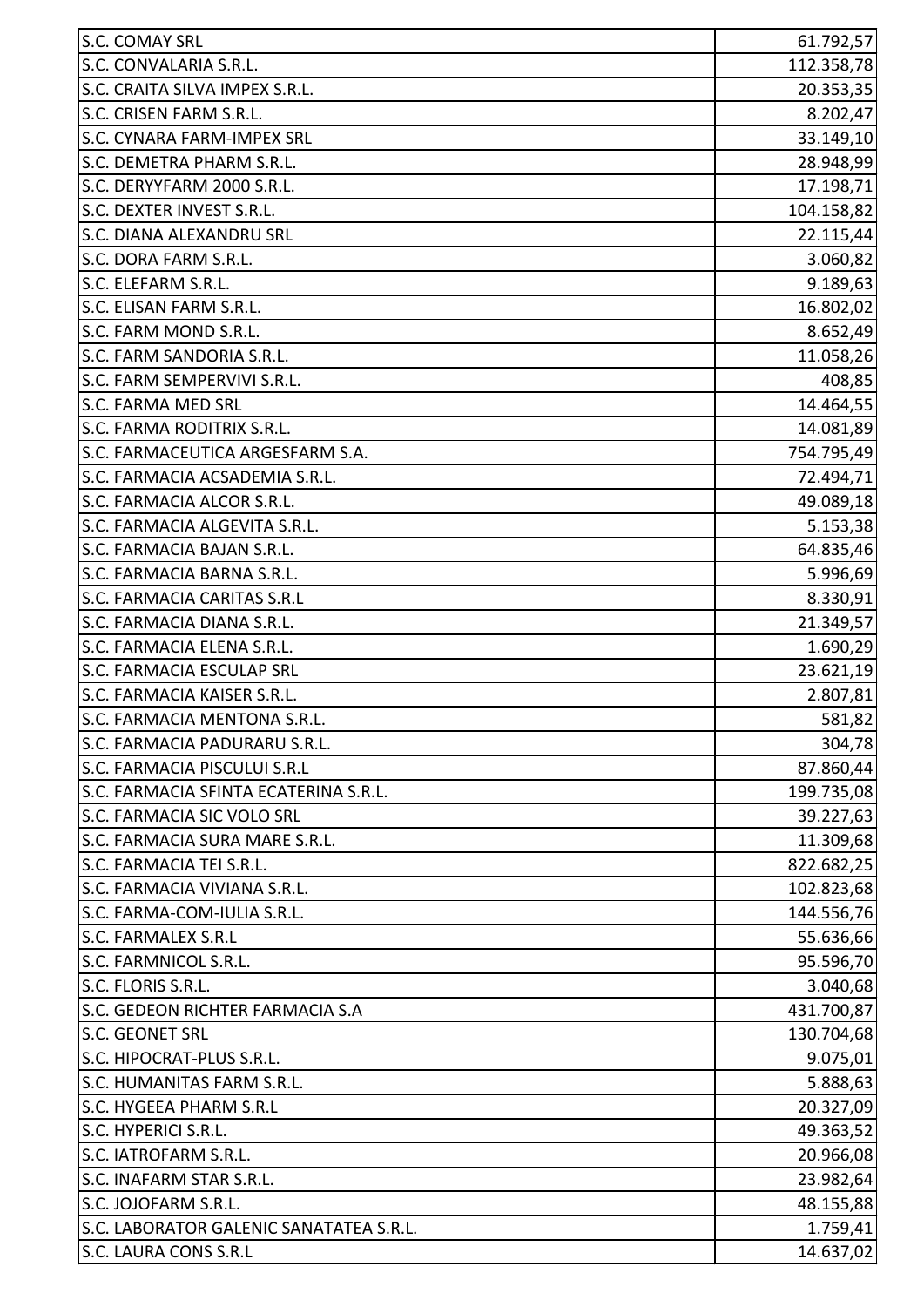| S.C. LETI-FARM 2000 S.R.L.            | 2.096,04   |
|---------------------------------------|------------|
| <b>S.C. LIBRO PHARMA SRL</b>          | 33.520,89  |
| S.C. MAGIC FARM S.R.L.                | 7.307,08   |
| S.C. MASTER FARM S.R.L                | 37.585,42  |
| S.C. MEDICA FARM S.R.L.               | 27.925,71  |
| S.C. MIDOFARM S.R.L.                  | 19.633,48  |
| S.C. MINERVA FARMACIE S.R.L.          | 174.287,96 |
| <b>S.C. MINI-FARM SRL</b>             | 194.058,38 |
| S.C. MONIX FARM S.R.L.                | 501,12     |
| <b>S.C. MORPHEUS SRL</b>              | 14.201,11  |
| S.C. OLLY PHARM BIO SRL               | 3.058,73   |
| S.C. ORBIT 93 S.R.L.                  | 9.609,64   |
| S.C. PANACEEA COM S.R.L.              | 6.825,79   |
| <b>S.C. PHARMA SIG SRL</b>            | 26.180,11  |
| S.C. PHARMAPLUS S.R.L.                | 2.524,08   |
| S.C. PLESEA MOCANU SANTEFARM S.R.L.   | 25.687,93  |
| S.C. PLURIACTIV EXPERT S.R.L.         | 3.432,02   |
| S.C. PRIMAPHARM S.R.L.                | 13.888,39  |
| S.C. PURSANTE S.R.L.                  | 61.421,51  |
| S.C. RA SRL                           | 37.152,68  |
| S.C. RADIX PHARMA S.R.L.              | 45.629,09  |
| S.C. REDFARM S.R.L.                   | 28.060,21  |
| S.C. REMEDIA FARM S.R.L.              | 21.003,83  |
| S.C. REVITAL S.R.L.                   | 41.699,27  |
| S.C. ROM FARM CRIS S.R.L.             | 13.300,25  |
| S.C. ROM-DIGI-FARM S.R.L.             | 11.792,31  |
| S.C. ROYAL MAR S.R.L.                 | 4.206,85   |
| S.C. S.I.E.P.C.O.F.A.R. S.A.          | 869.699,08 |
| <b>S.C. SALVATOR</b>                  | 39.546,23  |
| S.C. SARAMED S.R.L.                   | 15.554,23  |
| S.C. TACOMI IMPEX S.R.L.              | 64.571,78  |
| S.C. TRI FARM S.R.L.                  | 152.061,18 |
| S.C. UNIVERSAL FARMA S.R.L.           | 8.714,38   |
| S.C. VICKFARM S.R.L.                  | 6.591,29   |
| S.C. VIOFARM S.R.L.                   | 62.263,46  |
| S.C. VISCUM SRL                       | 160.778,20 |
| S.C. VITAFARM PLUS S.R.L.             | 63.907,75  |
| S.C. VITAL FARM S.R.L.                | 349.987,14 |
| S.C.ADONIS IMPORT EXPORT S.R.L.       | 59.044,70  |
| S.C.AL SHEFA FARM S.R.L.              | 66.947,42  |
| S.C.BALSAM S.R.L.                     | 88.483,59  |
| S.C.CLUB CAFE GALA S.R.L.             | 522.020,28 |
| S.C.CONSFARM S.R.L.                   | 51.659,01  |
| S.C.ELENFARM S.R.L.                   | 50.305,67  |
| S.C.FARM IMPLANT IMPORT-EXPORT S.R.L. | 33.279,75  |
| S.C.FARMACIA FLORINA S.R.L.           | 4.113,02   |
| S.C.FARMACIA HEPITES S.R.L.           | 43.434,24  |
| S.C.FARMACIA TREI F S.R.L.            | 38.516,69  |
| S.C.FARMACIA TUNDE S.R.L.             | 1.811,72   |
| S.C.FARMAS MED S.R.L.                 | 9.346,87   |
| S.C.FLORES S.R.L.                     | 65.638,64  |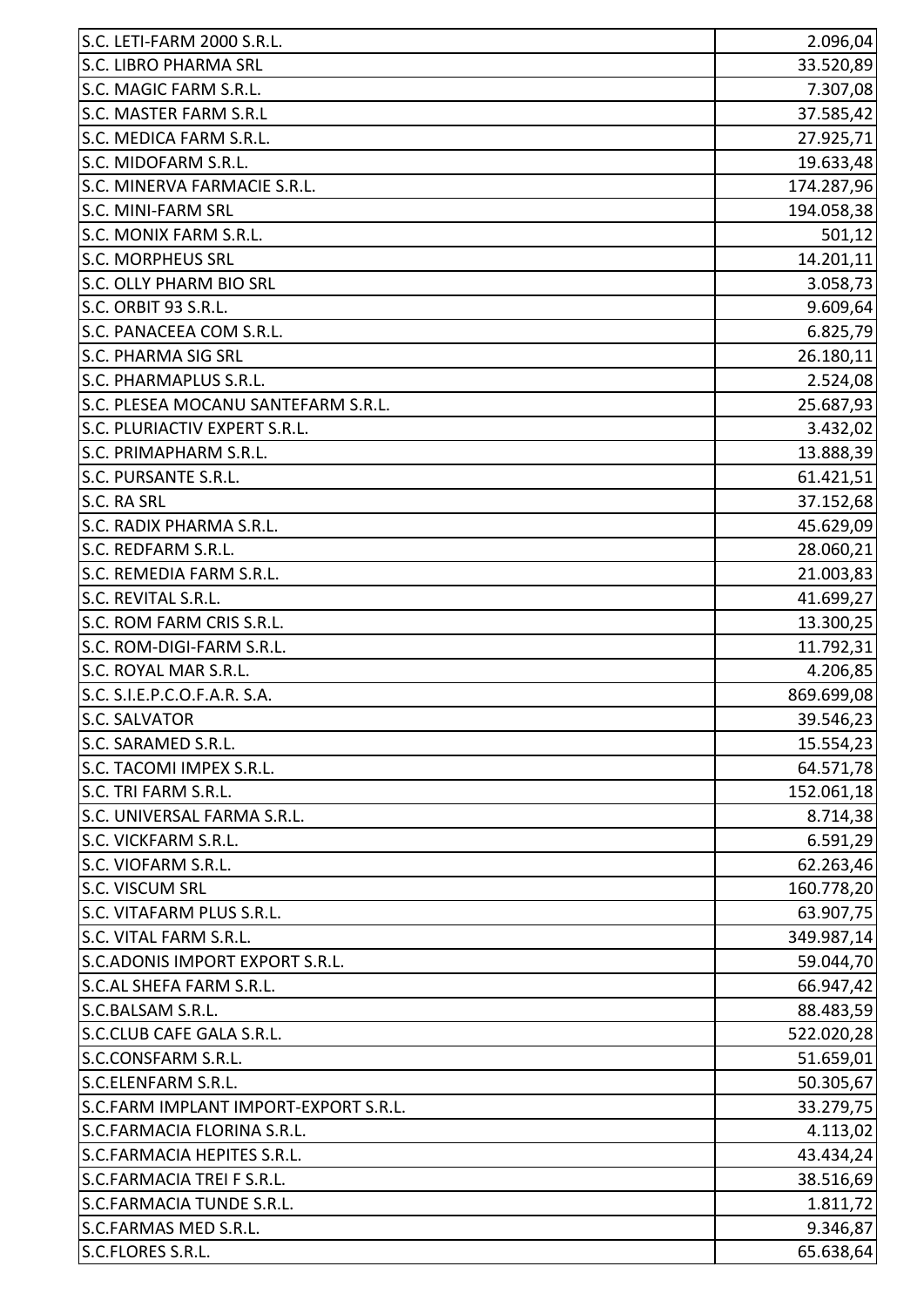| S.C.FOCUS MED PLUS S.R.L.           | 3.632,55   |
|-------------------------------------|------------|
| S.C.GEDAFARM S.R.L                  | 41.533,25  |
| S.C.GENTIANA S.R.L.                 | 33.867,93  |
| S.C.GEOFARM S.R.L.                  | 26.241,57  |
| S.C.HELENA S.R.L.                   | 1.946,26   |
| S.C.HIPOCRAT 2 S.R.L.               | 870,19     |
| S.C.HIPOCRAT 2 S.R.L.               | 27.730,27  |
| S.C.MEDSANTIF PLUS S.R.L.           | 77.411,29  |
| S.C.NIDOFARM S.R.L.                 | 4.774,14   |
| S.C.OPTI FARM S.R.L.                | 105.362,85 |
| S.C.OPTIFARM S.R.L.                 | 32.570,47  |
| S.C.PARA-FARM S.R.L.                | 3.537,37   |
| S.C.PHARMA PLUS S.R.L.              | 14.453,05  |
| S.C.PHARMACON MEDATENA S.R.L.       | 64.190,56  |
| S.C.RETRO BUTIQUE SAMANTHA S.R.L.   | 18.059,53  |
| S.C.STEFY FARM S.R.L.               | 59.107,80  |
| S.C.UNICA S.R.L.                    | 3.754,78   |
| S.C.Z FARM S.R.L.                   | 12.223,50  |
| SALOFARM S.R.L.                     | 4.311,98   |
| SAMI IMPEX 94 S.R.L.                | 183.294,07 |
| <b>SANIMEX SRL</b>                  | 6.267,66   |
| <b>SANMIN MEDICAL SRL</b>           | 5.758,88   |
| <b>SC 2NA FARM SRL</b>              | 195.517,76 |
| <b>SC A&amp;A LONGAVIT SRL IASI</b> | 36.195,01  |
| <b>SC ADONIS SRL CONSTANTA</b>      | 29.617,11  |
| SC AIS PHARMA S.R.L.                | 137.660,35 |
| <b>SC ALCRIS FARM SRL</b>           | 52.784,56  |
| <b>SC ALERTA SRL</b>                | 3.445,18   |
| SC ALMA FARM COM 95 S.R.L           | 7.746,39   |
| <b>SC ALOPATIA SRL</b>              | 55.853,11  |
| <b>SC ANCA FARM SRL</b>             | 52.696,45  |
| <b>SC ANDSER MEDICA SRL</b>         | 22.610,33  |
| <b>SC ARCATIM SA TIMISOARA</b>      | 34.774,11  |
| <b>SC ART FARM SRL</b>              | 8.625,44   |
| <b>SC ASCLEPYOS SRL</b>             | 10.396,78  |
| <b>SC BABY FARM SRL</b>             | 111.311,35 |
| <b>SC BELLADONNA PHARM SRL</b>      | 13.359,75  |
| <b>SC BRIFARM S.A</b>               | 72.605,97  |
| <b>SC CASA DAMAJ SRL</b>            | 3.203, 12  |
| <b>SC CATENA AVAFARM SRL</b>        | 25.860,69  |
| <b>SC COSMOPOLITAN IMPEX SRL</b>    | 98.953,09  |
| <b>SC ECOFARMACIA NETWORK SRL</b>   | 57.755,65  |
| <b>SC ELIXIR SRL</b>                | 42.077,44  |
| <b>SC ELMAFARM SRL</b>              | 27.321,93  |
| <b>SC ESTER FARM SRL</b>            | 39.128,57  |
| <b>SC EUROSANTIS SRL CONSTANTA</b>  | 7.397,64   |
| <b>SC EVA MEDICAL FARM SRL</b>      | 72.922,59  |
| SC EXTRA FARM ACD S.R.L.            | 21.966,30  |
| <b>SC FARM GALENUS SA SATU MARE</b> | 22.352,78  |
| <b>SC FARMACIA ADONIS PLUS SRL</b>  | 53.964,52  |
| <b>SC FARMACIA ANA-MARIA SRL</b>    | 389.878,92 |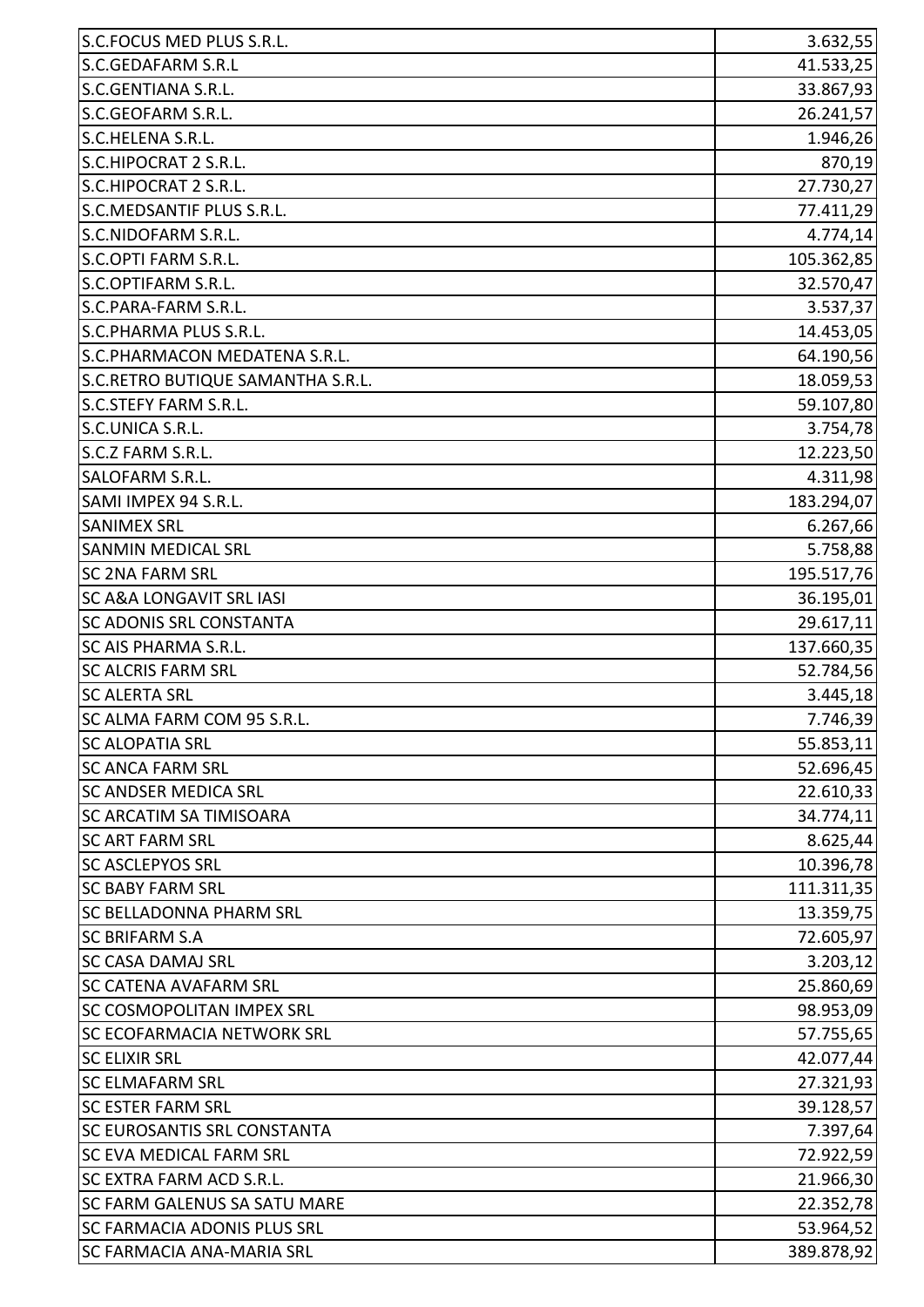| <b>SC FARMACIA AVICENNA SRL</b>    | 33.356,91    |
|------------------------------------|--------------|
| <b>SC FARMACIA BALSAM SRL ARAD</b> | 9.639,35     |
| <b>SC FARMACIA DELIA</b>           | 2.820,31     |
| <b>SC FARMACIA ETELKA SRL</b>      | 48.475,94    |
| <b>SC FARMACIA FARMEX DL SRL</b>   | 207.128,59   |
| <b>SC FARMACIA FLORA SRL</b>       | 93.854,87    |
| <b>SC FARMACIA LELIA SRL</b>       | 11.257,18    |
| <b>SC FARMACIA MATERNA SRL</b>     | 57.367,16    |
| <b>SC FARMACIA MIRUNA SRL</b>      | 2.895,23     |
| <b>SC FARMACIA TEILOR SRL</b>      | 138.393,70   |
| <b>SC FARMACIA TRIF IMPEX SRL</b>  | 4.300,92     |
| <b>SC FARMACIA VITAL IMPEX SRL</b> | 37.081,64    |
| SC FARMACOM S.A.                   | 49.094,98    |
| <b>SC FARMARION PLUS SRL</b>       | 25.635,52    |
| <b>SC FARMGRIG SRL</b>             | 3.921,09     |
| <b>SC FARM-ZOO-STAR SRL</b>        | 33.686,78    |
| <b>SC FASTPHARM SRL</b>            | 17.718,76    |
| <b>SC FEDRA SRL TULCEA</b>         | 13.165,36    |
| <b>SC FLORA PLUS SRL</b>           | 7.742,69     |
| <b>SC GENERAL TRANSCOM SRL</b>     | 15.182,67    |
| <b>SC GET-FARM SRL CARACAL</b>     | 15.259,16    |
| <b>SC GIA DISTRI MED SRL</b>       | 392,05       |
| <b>SC GIFARM SRL</b>               | 3.191,16     |
| <b>SC HEDERA HELIX FARM SRL</b>    | 12.090,72    |
| SC HELP NET FARMA SA               | 1.162.818,65 |
| <b>SC HEPITES SRL</b>              | 2.194,72     |
| <b>SC HYGIEIA SRL BISTRITA</b>     | 26.566,64    |
| SC INDIGO 2000 SRL                 | 13.466,38    |
| <b>SC IVONA FARM SRL</b>           | 33.736,31    |
| <b>SC LARIFARM SRL</b>             | 35.520,19    |
| <b>SC LONGAVIT SRL</b>             | 39.483,78    |
| <b>SC MEDAIDA FARM SRL</b>         | 1.168,95     |
| <b>SC MEDICA FARMADIN SRL</b>      | 443,89       |
| <b>SC MEDICAL FARM SRL</b>         | 44.944,27    |
| <b>SC MEDIFARM SRL FAGARAS</b>     | 2.152,49     |
| <b>SC MEDIFLORA SRL</b>            | 77.556,58    |
| <b>SC MONA SRL PITESTI</b>         | 5.287,85     |
| <b>SC MYOSOTIS SRL</b>             | 303.377,38   |
| <b>SC NIROS PHARMA PLUS SRL</b>    | 23.738,20    |
| <b>SC OMNIA-PLUS SRL</b>           | 37.803,80    |
| <b>SC PHARMA LIFE SRL</b>          | 4.508,23     |
| <b>SC PHARMEDICUM SRL</b>          | 10.322,14    |
| <b>SC POPINA PRODIMPEX SRL</b>     | 10.854,30    |
| <b>SC REMEDIA SRL TIMISOARA</b>    | 20.338,02    |
| <b>SC REMEDIUM FARM SRL CLUJ</b>   | 456.606,97   |
| <b>SC RODAFARM IMPEX SRL</b>       | 15.752,95    |
| <b>SC ROMFARM SA</b>               | 1.808,30     |
| <b>SC SALDOVIN COMP SRL</b>        | 7.537,53     |
| <b>SC SALVOFARM ZALAU</b>          | 34.526,58    |
| <b>SC SANOFARM SRL</b>             | 72.128,69    |
| SC SENSIBLU S.R.L.                 | 830.429,41   |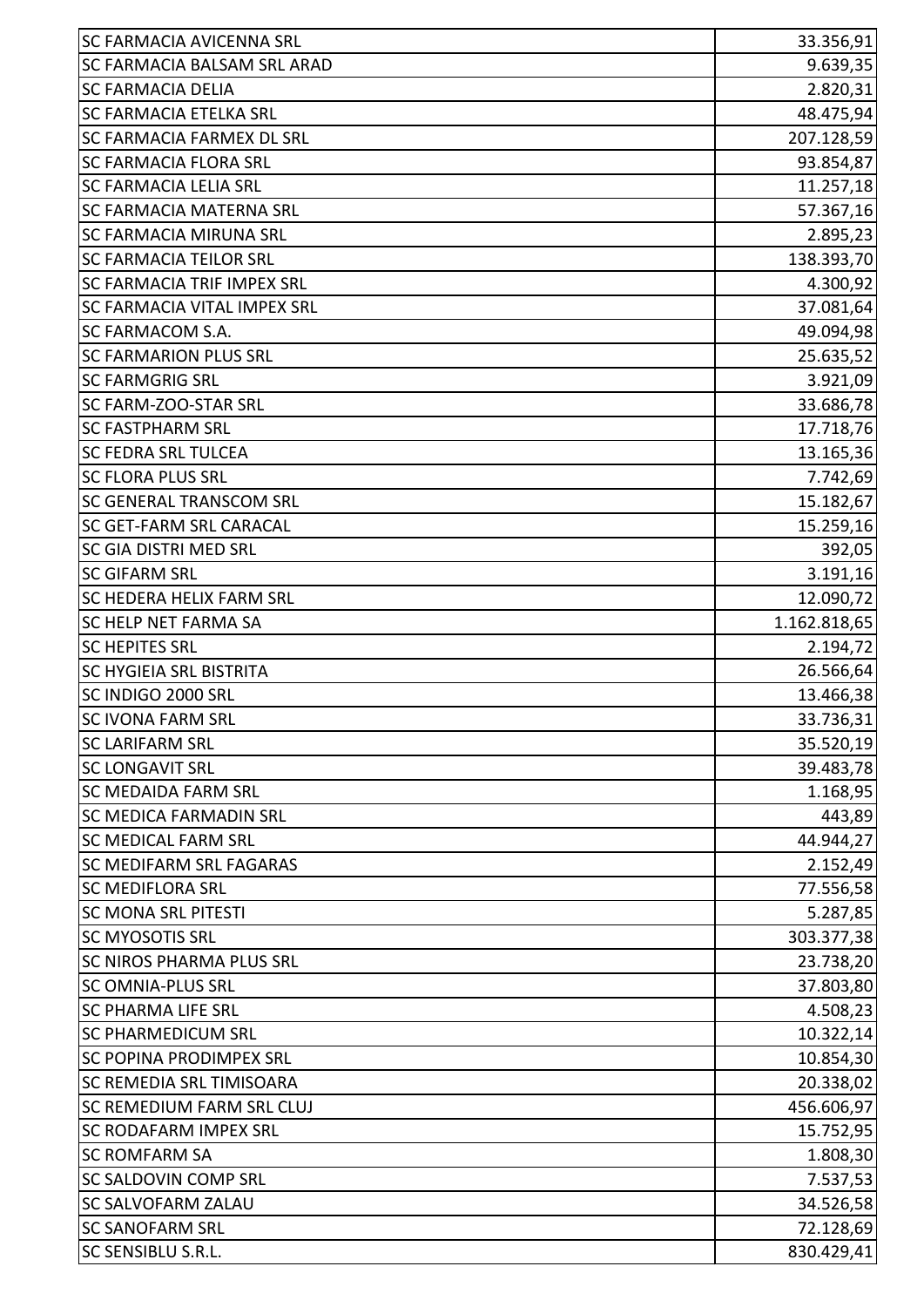| <b>SC SETI IMPEX SRL</b>                | 6.989,95   |
|-----------------------------------------|------------|
| SC SIDEREA FARM SRL                     | 100.813,63 |
| <b>SC SINAPIS SRL ARAD</b>              | 49.954,72  |
| <b>SC SPERANTA SRL</b>                  | 12.039,70  |
| <b>SC TEAHA FARM SRL</b>                | 40.418,49  |
| <b>SC TEOFARM SRL</b>                   | 2.106,14   |
| <b>SC TEOSAN SRL</b>                    | 25.547,01  |
| <b>SC TINOS FARM SRL</b>                | 178.742,73 |
| <b>SC UMAVET SRL</b>                    | 13.830,04  |
| SC VIOFARM SRL BOTOSANI                 | 1.797,99   |
| SCARLAT GENERAL CONSULTING S.R.L.       | 23.348,69  |
| SF. MARIA SRL                           | 1.293,00   |
| SIGMAFARM S.R.L.                        | 1.053,33   |
| SMC ORGANIC FARM S.R.L. / FARMACIA DONA | 130.920,61 |
| <b>SOFIAFARM SRL</b>                    | 8.846,38   |
| <b>SPRING FARM S.R.L.</b>               | 118.828,94 |
| <b>STAR FARM</b>                        | 5.347,93   |
| <b>STRASOF TRADING SRL</b>              | 36.392,73  |
| <b>SUD TRADING SRL</b>                  | 274,63     |
| <b>TOMIS FARM SRL</b>                   | 37.256,17  |
| <b>TUSAN PHARM S.R.L.</b>               | 84.563,91  |
| <b>URGENT FARM</b>                      | 634.464,54 |
| VAFLOMIA                                | 12.394,05  |
| <b>VALYFARM SRL</b>                     | 289.276,81 |
| VEKALMAR PHARMACIE'S S.R.L.             | 10.478,95  |
| <b>VIA SANA SRL</b>                     | 1.439,59   |
| <b>VIAFARM</b>                          | 2.643,78   |
| VICTORIA VISOI S.R.L.                   | 4.979,04   |
| VILEUS MED COM SRL                      | 82.698,09  |
| <b>VITALOGY SRL</b>                     | 5.191,38   |
| <b>WESTRA INTERNATIONAL SRL</b>         | 5.487,79   |
| <b>WORLD TRADE PHARMA SRL</b>           | 7.154,73   |

## **2.) Medicamente cu si fara contributie personala - cost volum-rezultat**

| <b>Denumire furnizor</b>         | Valoare      |
|----------------------------------|--------------|
| <b>LAVIRA TRANSPORT SRL</b>      | 46.700,94    |
| MED-SERV UNITED SRL              | 93.401,88    |
| S.C. FARMACEUTICA ARGESFARM S.A. | 58.019,61    |
| S.C. FARMACIA ACSADEMIA S.R.L.   | 2.930.507,97 |
| S.C. FARMACIA VIVIANA S.R.L.     | 326.906,58   |
| S.C. VITAFARM PLUS S.R.L.        | 280.205,64   |
| S.C. VITAL FARM S.R.L.           | 3.995.737,94 |
| S.C.CLUB CAFE GALA S.R.L.        | 4.581.937,78 |
| <b>SC HELP NET FARMA SA</b>      | 291.524,15   |
| <b>SC REMEDIUM FARM SRL CLUJ</b> | 369.718,85   |
| SC SENSIBLU S.R.L.               | 46.700,92    |
| SPRING FARM S.R.L.               | 73.943,77    |
| <b>VALYFARM SRL</b>              | 93.401,88    |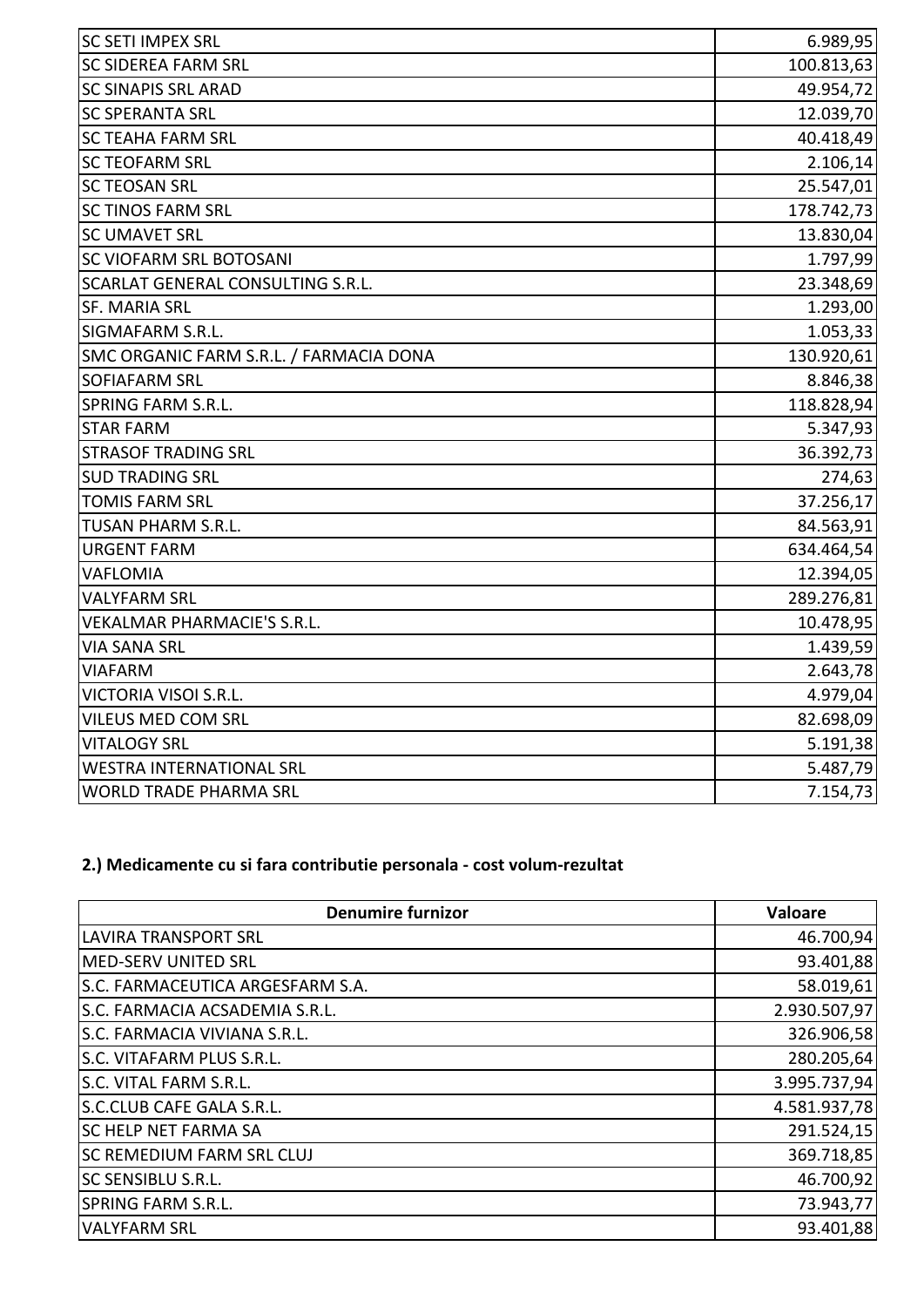| <b>Denumire furnizor</b>              | Valoare   |
|---------------------------------------|-----------|
| <b>A&amp;B PHARM CORPORATION S.A</b>  | 326,78    |
| <b>ABIES ALBA FARM SRL</b>            | 653,56    |
| <b>ACTFARM</b>                        | 1.633,90  |
| <b>ADEFARM PLUS SRL</b>               | 326,78    |
| <b>ADEN FARM SRL</b>                  | 653,56    |
| <b>BIOMEDICA SRL</b>                  | 326,78    |
| <b>CATENA ASTERFARM SRL</b>           | 326,78    |
| <b>CATENA HYGEIA SRL</b>              | 326,78    |
| <b>CORINDALIS SRL</b>                 | 653,56    |
| <b>DUCFARM</b>                        | 980,34    |
| <b>ECCOFARM NOU SRL</b>               | 326,77    |
| <b>ELEN FARM 41 SRL</b>               | 326,78    |
| <b>ELLA - ROSE FARM SRL</b>           | 326,78    |
| <b>ESCULAP S.R.L.</b>                 | 326,78    |
| <b>FARMACEUTICA REMEDIA SA</b>        | 980,34    |
| FARMACIA BUCURESTI TEHNOPLUS FARM SRL | 5.228,48  |
| <b>FARMACIA FORTE VITA FARM</b>       | 326,78    |
| <b>FARMACIA HELP FARM SRL</b>         | 1.633,90  |
| FARMACIA INA IMPEX PLUS S.R.L.        | 326,78    |
| <b>FARMACIA M SRL</b>                 | 980,34    |
| <b>FARMACIA REVITALIA SRL</b>         | 326,78    |
| <b>FARMACIA UNICA SRL</b>             | 653,54    |
| <b>FARMAVITA</b>                      | 326,78    |
| <b>FARMELIA SRL</b>                   | 326,78    |
| <b>FARMIMPEX SRL</b>                  | 1.307, 12 |
| HELEN - FARM S.R.L.                   | 326,78    |
| <b>HELLICONIA SRL</b>                 | 326,78    |
| <b>HYGEA SRL</b>                      | 1.960,68  |
| <b>IDEA MED SRL</b>                   | 653,56    |
| <b>IEZER FARM SRL</b>                 | 3.267,70  |
| JENI-PHARM SRL BUZAU                  | 326,78    |
| KARIM PHARM/DERYYFARM KARIM           | 653,56    |
| <b>LARA FARM</b>                      | 1.307, 12 |
| <b>LAVIRA TRANSPORT SRL</b>           | 3.921,36  |
| <b>LIMA FARM SRL</b>                  | 653,56    |
| <b>MEDIMFARM TOPFARM SA</b>           | 980,34    |
| <b>MED-SERV UNITED SRL</b>            | 653,56    |
| <b>MIOSOTIS PLUS SRL</b>              | 980,34    |
| <b>NATURA SRL</b>                     | 653,56    |
| <b>NEED FARM SRL</b>                  | 326,78    |
| <b>NICORA COMPANY SRL</b>             | 326,78    |
| <b>NOVOFARM S.R.L.</b>                | 326,78    |
| PHARMACIA A.D.M. 2000 S.R.L.          | 653,56    |
| PHARMACY SRL CONSTANTA                | 653,56    |
| <b>REMIRO FARM SRL</b>                | 326,78    |
| S.C METAFARM S.R.L.                   | 653,56    |
| S.C. ALMA MATER FARMACIE S.R.L.       | 326,78    |
| S.C. ATMAN PROD COM S.R.L.            | 653,56    |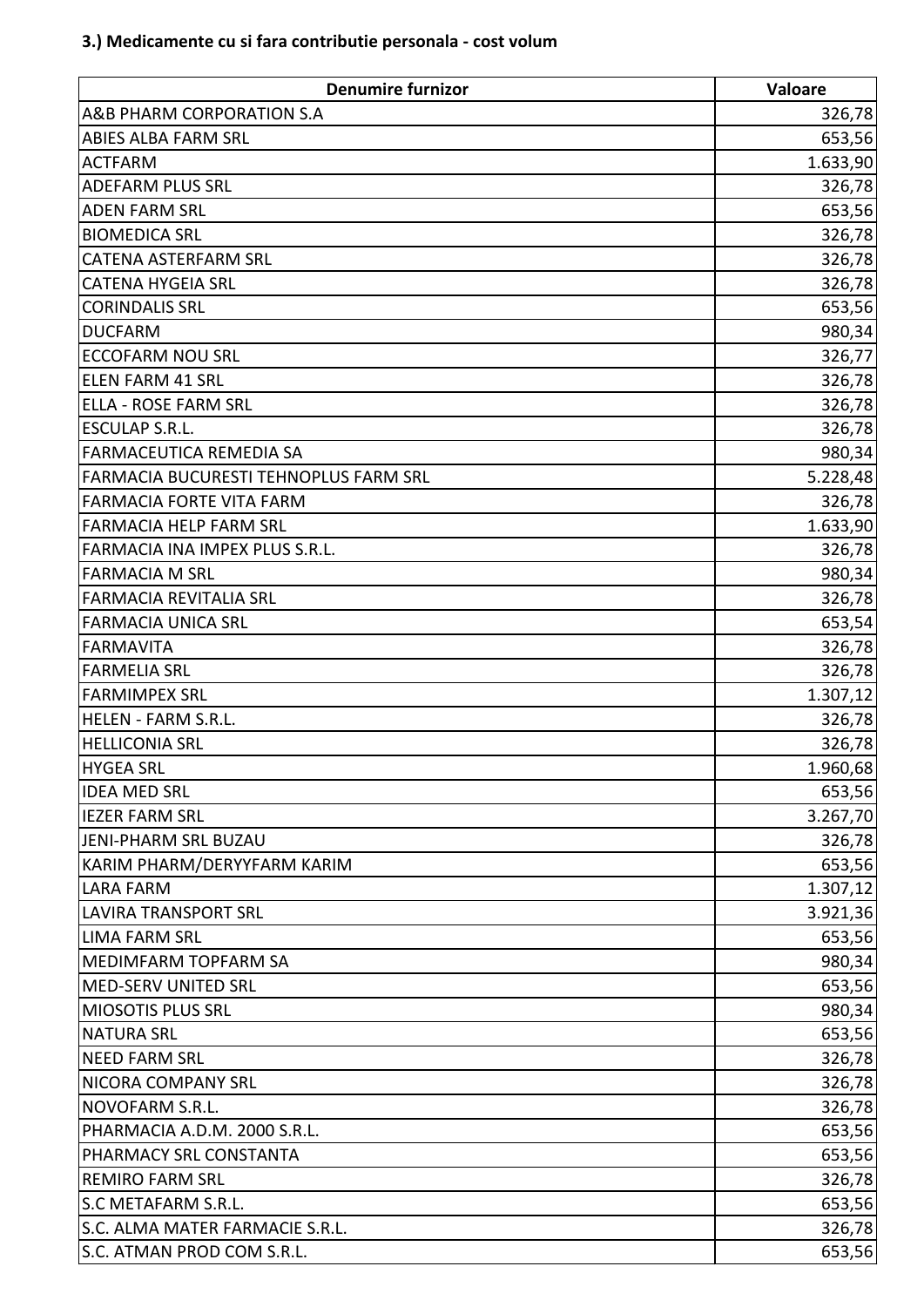| S.C. BIOS-FARM S.R.L.                 | 326,78    |
|---------------------------------------|-----------|
| S.C. CHRIS PHARMA S.R.L.              | 326,78    |
| S.C. CONVALARIA S.R.L.                | 326,78    |
| S.C. DEMETRA PHARM S.R.L.             | 326,78    |
| S.C. DERYYFARM 2000 S.R.L.            | 326,78    |
| S.C. DEXTER INVEST S.R.L.             | 653,56    |
| S.C. FARM MOND S.R.L.                 | 326,78    |
| S.C. FARMACEUTICA ARGESFARM S.A.      | 3.921,36  |
| S.C. FARMACIA BAJAN S.R.L.            | 326,78    |
| S.C. FARMACIA BARNA S.R.L.            | 326,78    |
| S.C. FARMACIA PISCULUI S.R.L          | 326,78    |
| S.C. FARMACIA SIC VOLO SRL            | 653,55    |
| S.C. FARMACIA TEI S.R.L.              | 2.941,02  |
| S.C. FARMACIA VIVIANA S.R.L.          | 980,34    |
| S.C. FARMA-COM-IULIA S.R.L.           | 653,56    |
| S.C. FARMALEX S.R.L                   | 980,34    |
| S.C. GEDEON RICHTER FARMACIA S.A      | 1.960,68  |
| S.C. HIPOCRAT-PLUS S.R.L.             | 326,78    |
| S.C. HYPERICI S.R.L.                  | 1.307, 12 |
| S.C. IATROFARM S.R.L.                 | 653,56    |
| S.C. JOJOFARM S.R.L.                  | 1.307, 12 |
| <b>S.C. LIBRO PHARMA SRL</b>          | 1.307,12  |
| S.C. MAGIC FARM S.R.L.                | 326,78    |
| S.C. MASTER FARM S.R.L                | 326,78    |
| S.C. MEDICA FARM S.R.L.               | 1.307,12  |
| S.C. MINERVA FARMACIE S.R.L.          | 653,56    |
| <b>S.C. MINI-FARM SRL</b>             | 1.307, 12 |
| S.C. PLESEA MOCANU SANTEFARM S.R.L.   | 326,78    |
| S.C. REDFARM S.R.L.                   | 653,56    |
| S.C. ROM FARM CRIS S.R.L.             | 326,78    |
| S.C. ROM-DIGI-FARM S.R.L.             | 326,78    |
| S.C. S.I.E.P.C.O.F.A.R. S.A.          | 12.744,42 |
| S.C. SALVATOR                         | 326,78    |
| S.C. TRI FARM S.R.L.                  | 326,78    |
| S.C. VIOFARM S.R.L.                   | 326,78    |
| S.C. VITAL FARM S.R.L.                | 13.245,68 |
| S.C.BALSAM S.R.L.                     | 1.307,12  |
| S.C.CLUB CAFE GALA S.R.L.             | 2.614, 24 |
| S.C.FARM IMPLANT IMPORT-EXPORT S.R.L. | 326,78    |
| S.C.FARMACIA TREI F S.R.L.            | 653,55    |
| S.C.HIPOCRAT 2 S.R.L.                 | 653,56    |
| S.C.MEDSANTIF PLUS S.R.L.             | 980,34    |
| S.C.OPTI FARM S.R.L.                  | 653,56    |
| S.C.OPTIFARM S.R.L.                   | 326,78    |
| S.C.PHARMACON MEDATENA S.R.L.         | 326,78    |
| S.C.RETRO BUTIQUE SAMANTHA S.R.L.     | 653,56    |
| S.C.Z FARM S.R.L.                     | 326,78    |
| SAMI IMPEX 94 S.R.L.                  | 653,56    |
| <b>SC 2NA FARM SRL</b>                | 653,56    |
| <b>SC A&amp;A LONGAVIT SRL IASI</b>   | 326,78    |
| <b>SC AIS PHARMA S.R.L.</b>           | 980,34    |
|                                       |           |